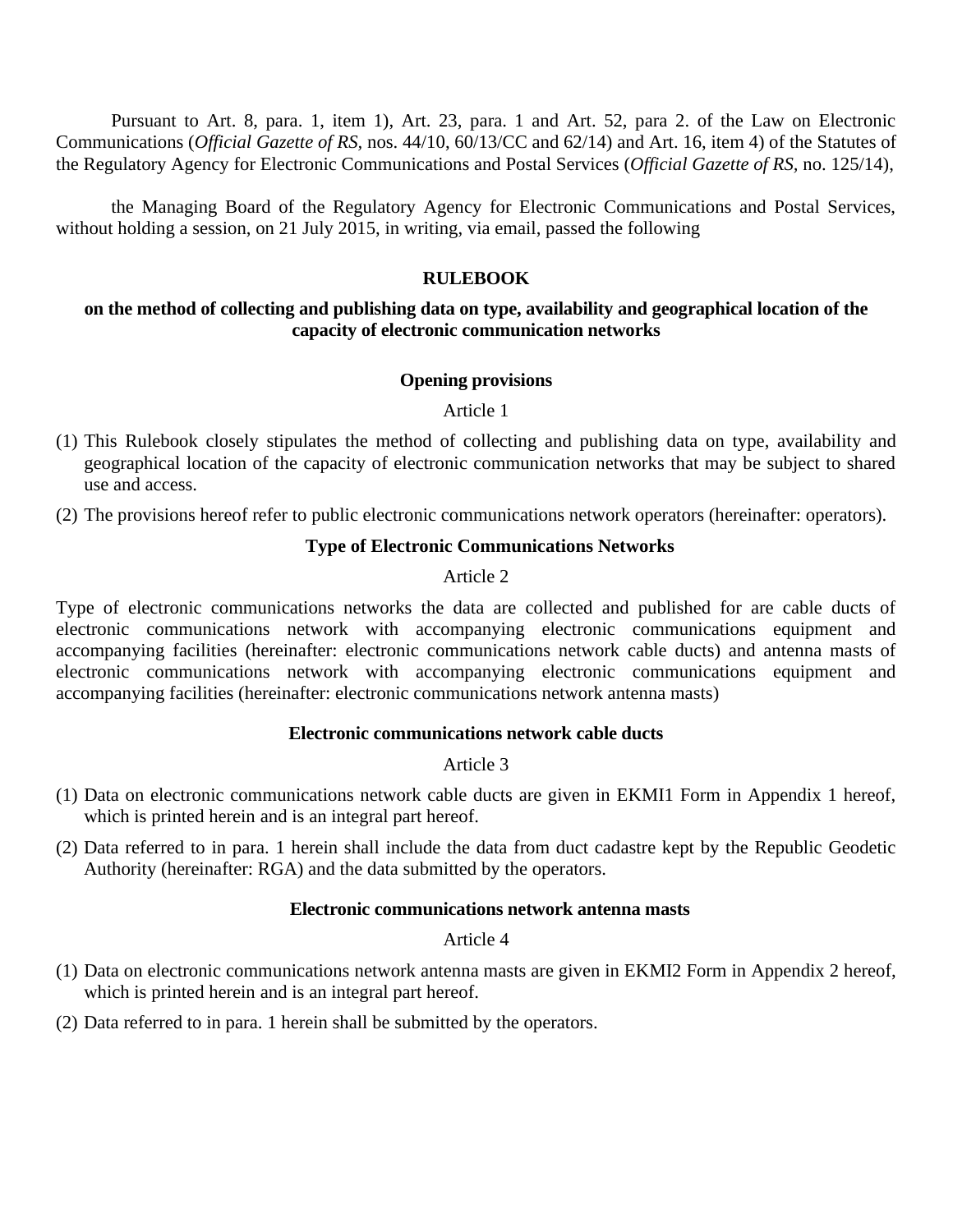### **Database on capacities that may be subject to shared use and access**

#### Article 5

- (1) Data on electronic communications network that refer to cable ducts and antenna masts shall be entered and collected together in the Database on capacities that may be subject to shared use and access (hereinafter: Database).
- (2) The Regulatory Agency for Electronic Communications and Postal Services (hereinafter: Agency) shall be responsible for establishing, maintaining and financing the Database referred to in para. 1 herein.
- (3) The Agency shall determine the data submission method (access, interface and protocols) between the operators and the Agency.
- (4) The relevant RGA geodetic designs shall serve as designs for spatial data outline in the Database.

### **Collecting data from operators**

#### Article 6

- (1) An operator shall submit to the Agency data on type, availability and geographic location of the capacities of the electronic communication network owned, which they intend to make subject to shared use and access requests, within six months following the day the Database is established. In case of new infrastructure construction subject to shared use and access requests, data must be provided by the operator within 15 days from the date of its use.
- (2) Data referred to in para. 1 herein which are given in the relevant application forms, provided in Appendix 1 and Appendix 2 hereof, shall be submitted by the operator in electronic form, as filled out EKMI1 Forms given in Appendix 1 or in form of GIS maps and as filed out and EKMI2 forms given in Appendix 2.
- (3) Operators shall update on any changes occurred in cable ducts or antenna masts, at least once every 3 months.

#### **Accessing and viewing the Database**

#### Article 7

- (1) The Agency shall enable an operator to access data to enter changes that refer to its infrastructure.
- (2) Data viewing is available to all interested operators on conditions set out by the Agency.

#### **Establishing the Database**

#### Article 8

The Agency shall establish the Database and regulate the access thereto no later that 12 months following the day this Rulebook enters into force.

## **Transitory and final provisions**

## Article 9

This Rulebook shall enter into force on the eighth day following the publishing in the *Official Gazette of the Republic of Serbia*.

Ref. no. 1-01-3400-2/15 Done in Belgrade, 21 July 2015

**Chair of the Managing Board** *Prof. Dr. Jovan Radunović*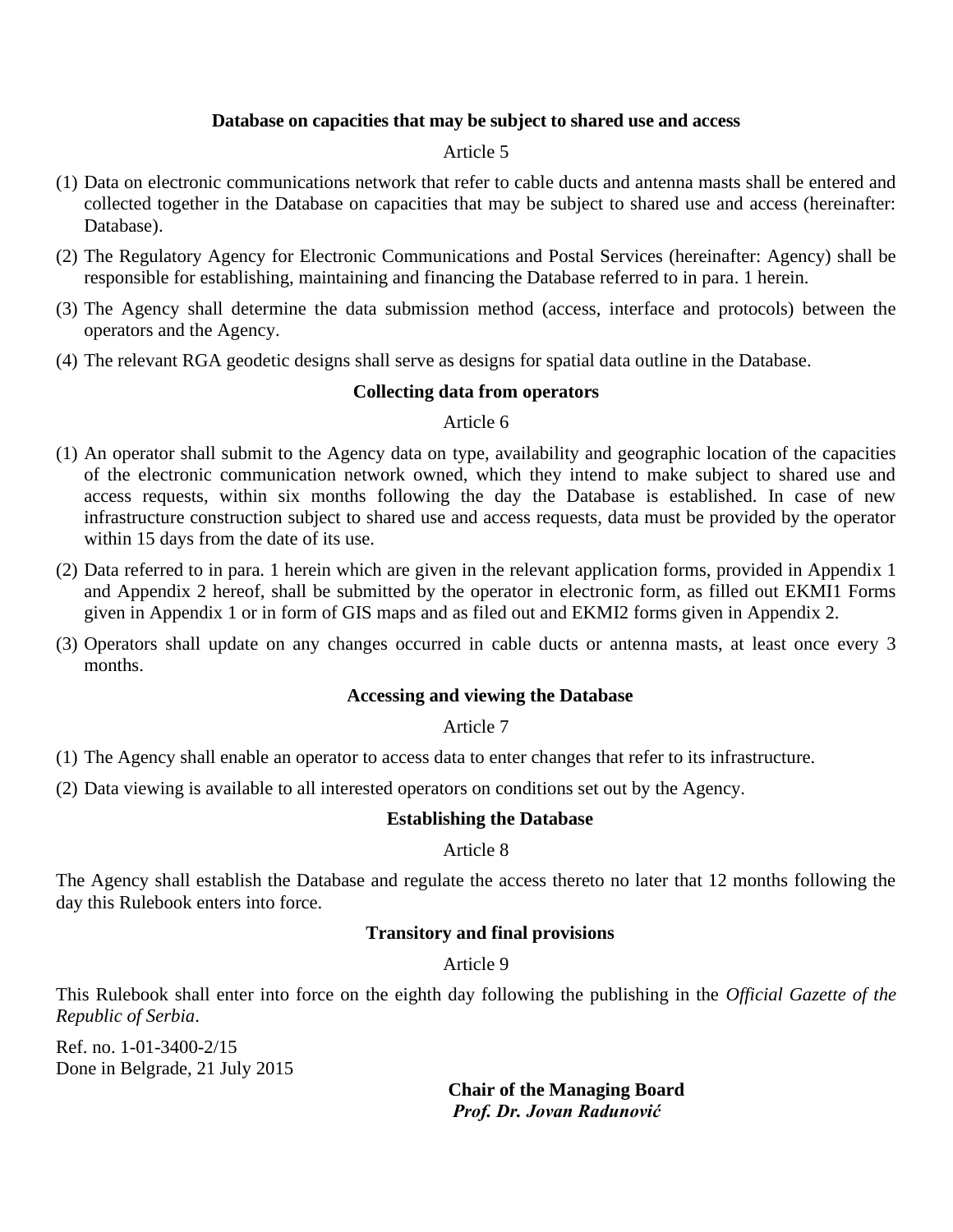# **Appendix 1**

# **ЕКМI1 Form DATA ON CABLE DUCTS OF ELECTRONIC COMMUNICATIONS NETWORKS (ECN)**

| Name of the operator $-$ owner or holder of                            |                  |                     |                     |  |
|------------------------------------------------------------------------|------------------|---------------------|---------------------|--|
| the rights of use                                                      |                  |                     |                     |  |
| Municipality                                                           |                  |                     |                     |  |
| Name of location of the cable duct route                               |                  |                     |                     |  |
| (town, municipality, part of the street)                               |                  |                     |                     |  |
| Name of the ECN cable duct route                                       |                  |                     |                     |  |
| Name of access network and cable direction                             |                  |                     |                     |  |
| (in case that route is a part of the network)                          |                  |                     |                     |  |
| node / communication system)                                           |                  |                     |                     |  |
| Name of the transmission way (in case the                              |                  |                     |                     |  |
| rout is a part of transmission way)                                    |                  |                     |                     |  |
| Geographic coordinates of the origination                              |                  |                     |                     |  |
| point of the route (WGS84)                                             |                  |                     |                     |  |
| * Geographic coordinates of the core points                            |                  |                     |                     |  |
| of the route (WGS84)                                                   |                  |                     |                     |  |
| Geographic coordinates of the termination                              |                  |                     |                     |  |
| point of the route (WGS84)                                             |                  |                     |                     |  |
| Route length (m)                                                       |                  |                     |                     |  |
| Geodetic snapshot of the route                                         |                  | Attachment          |                     |  |
| *If there are any core points of the route                             |                  |                     |                     |  |
| ECN cable duct capacity of the route intended for shared use an access |                  |                     |                     |  |
| Type of ECN cable                                                      | Number of cable  | Type of ECN cable   | Number of ECN cable |  |
| tube                                                                   | tubes on the ECN | shafts on the route | shafts on the route |  |
|                                                                        | route            |                     | (with numeration)   |  |
|                                                                        |                  |                     |                     |  |

| <b>Leased capacity of ECN cable ducts</b> |                            |  |  |
|-------------------------------------------|----------------------------|--|--|
| Type of cable tube                        | User of leased cable ducts |  |  |
|                                           |                            |  |  |
|                                           |                            |  |  |
|                                           |                            |  |  |
|                                           |                            |  |  |

| Capacity of the unused ECN cable ducts |                       |                    |  |
|----------------------------------------|-----------------------|--------------------|--|
| Type of cable tube                     | Number of cable tubes | User of cable tube |  |
|                                        |                       |                    |  |
|                                        |                       |                    |  |
|                                        |                       |                    |  |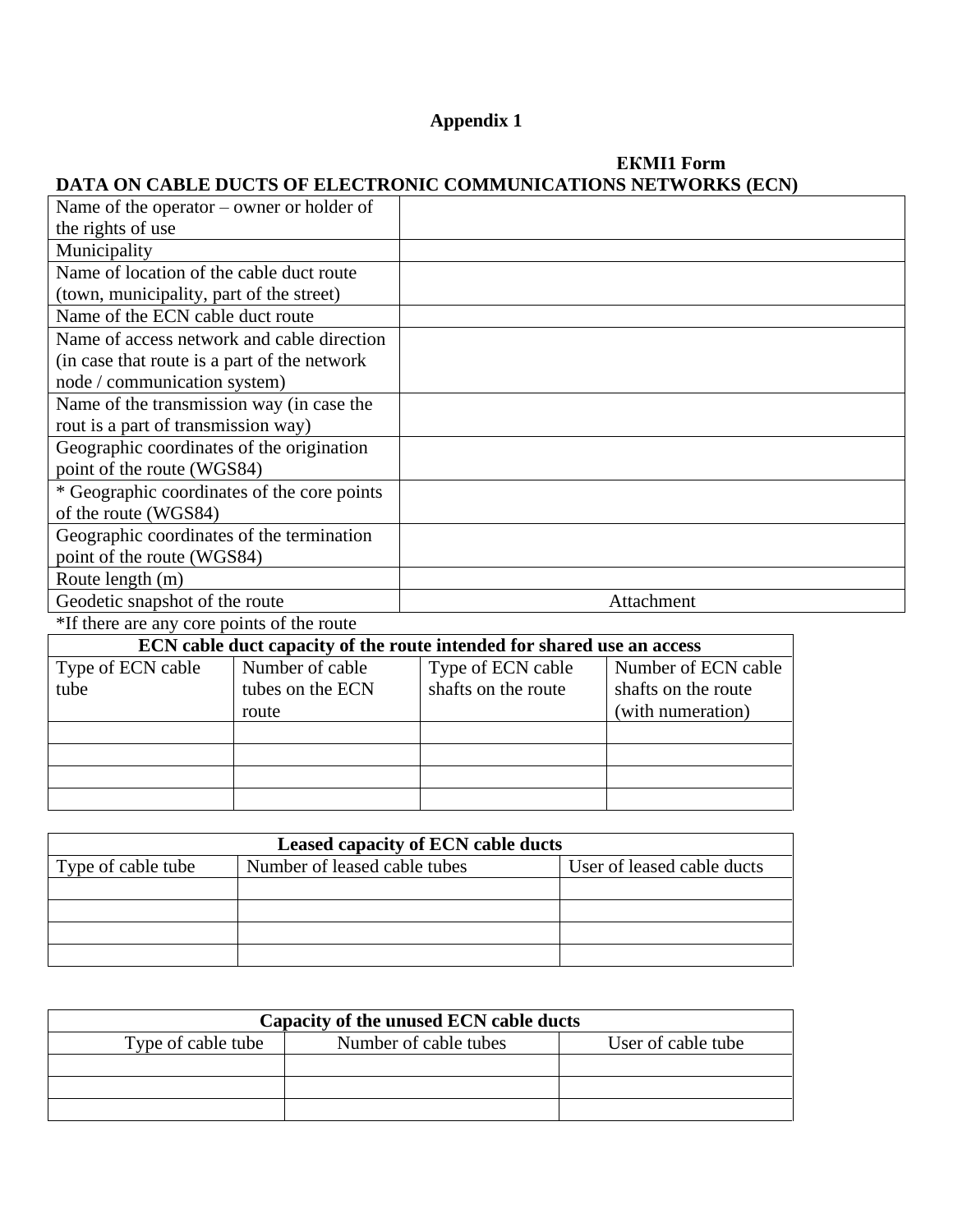| Cables within the ECN cable duct         |  |  |  |
|------------------------------------------|--|--|--|
| Cable designation                        |  |  |  |
| Cable type                               |  |  |  |
| Purpose                                  |  |  |  |
| Cable owner                              |  |  |  |
| Number of active/spare/free fibres/pairs |  |  |  |

| *Data on extensions, overground cabinets, cable splitters and fibres                  |  |  |
|---------------------------------------------------------------------------------------|--|--|
| Geographic coordinates of the core points of                                          |  |  |
| the route (WGS84)                                                                     |  |  |
| Marking the number and type of branching                                              |  |  |
| fibres (Nt <sub>total</sub> no of fibres/pairs in the splice $/$ <sub>number</sub> of |  |  |
| branched fibres/pairs / $N2$ number of branched fibres/pairs)                         |  |  |
| Type of extension/cabinet/splitter                                                    |  |  |
| (underground/overground)                                                              |  |  |
| *If there are any and if they are subject to leasing                                  |  |  |

| Data on termination of the cable in the facility |  |  |  |
|--------------------------------------------------|--|--|--|
|                                                  |  |  |  |
|                                                  |  |  |  |
|                                                  |  |  |  |
|                                                  |  |  |  |

| *Data on the type of data transmission equipment (at the cable ending) |  |  |  |  |
|------------------------------------------------------------------------|--|--|--|--|
| Type and class of equipment                                            |  |  |  |  |
|                                                                        |  |  |  |  |

\* If there are any and if they are subject to leasing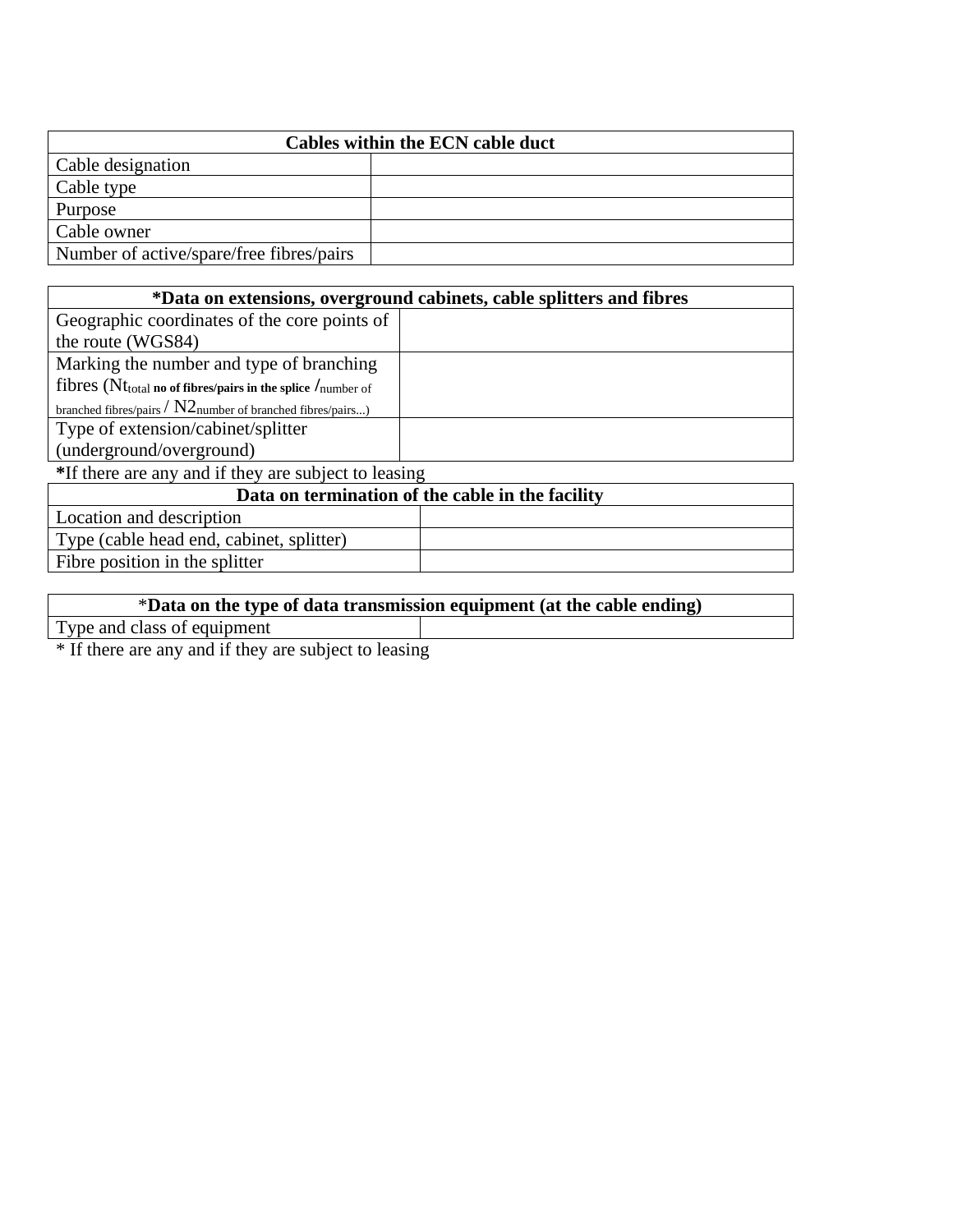# **DATA ON ANTENNA MAST AND EQUIPMENT**

# **Data on the operator – owner of the antenna mast**

| Name of the operator $-$ owner of the<br>antenna mast |  |
|-------------------------------------------------------|--|
| Address                                               |  |
| Phone / $\text{fax}$ / e-mail                         |  |
| Tax identification number (TIN)                       |  |

## **Data on the antenna mast**

| Name of the location of the antenna                   |                                                  |
|-------------------------------------------------------|--------------------------------------------------|
| mast                                                  |                                                  |
|                                                       | Municipality                                     |
|                                                       | Location address (Place,<br>street and number or |
|                                                       | cadastre lot)                                    |
| Antenna mast location                                 | Location coordinates<br>$(WGS84)$ (dd mm ss)     |
|                                                       | Height above mean sea<br>level (m)               |
| Mast construction (grid/pipe, free<br>standing/guyed) |                                                  |
| Mast base shape (circle/<br>rectangle/triangle/other) |                                                  |
| Dimensions of mast base (m)                           |                                                  |
| Antenna mast height (m)                               |                                                  |
| *Facility height (m)                                  |                                                  |

\*In case the antenna mast is mounted to a building facility